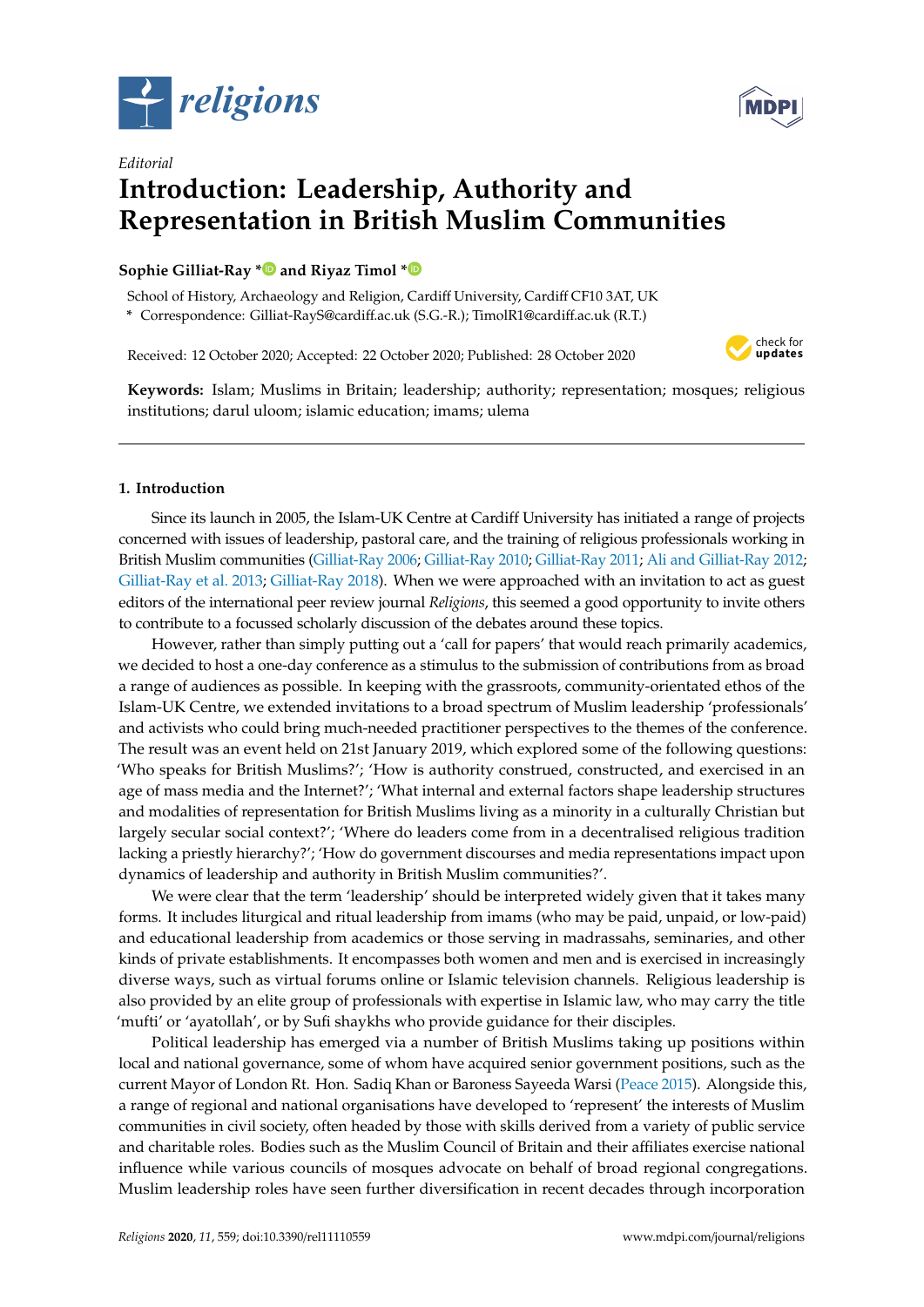into professions such as chaplaincy and youth work, while those British Muslims in senior positions within the media (such as Mehdi Hasan) or the third sector often function as influential spokespeople. Others who have succeeded in the public eye, such as Sir Mo Farah, CBE, Nadiya Hussain, MBE, or most recently, Liverpool footballer Mohamed Salah, act as 'role models' garnering followings among a wide cross-section of British society.

Arising from our conference, which brought together academics and practitioners with both theoretical and hands-on knowledge, this Special Issue explores the myriad ways in which British Muslims exercise leadership in a range of sectors. We are pleased that the articles gathered here explore issues of leadership from an interdisciplinary perspective, enabling scholars of religion, sociology, political science, history, and Islamic Studies to bring synergistic focus to a topic of current academic and political debate.

### **2. Academic Contributions**

In considering the articles in this Special Issue, it may be useful to conceptualise British Muslim leadership as operating on the basis of two distinct yet complementary roles. These reflect the migratory history of a minority identity group defined on the basis of religion in a residually Christian but operationally secular legislative and cultural milieu [\(Cesari and McLoughlin](#page-9-6) [2005\)](#page-9-6). On the one hand, leadership and authority are exercised *internally* within the community and enacted primarily for a confessional Muslim audience seeking educational, pastoral, moral, spiritual, or other types of instruction and guidance. On the other hand, leaders represent that self-same community—in all its diversity—to the wider society functioning as interlocutors with a wide range of *external* stakeholders, including media, government, or non-Muslim colleagues. The demands and expectations of each audience are different and consequently, as the contributions to this Special Issue illustrate, the skillsets, life experiences, accumulated social and cultural capital and, indeed, theological proficiency of different types of Muslim 'leaders' can vary greatly.

Let us reflect on each leadership orientation in turn. Religious authority within the community tends to be correlated with theology. Ultimate authority in Islam, from a purely religious perspective, derives from Allah, the Prophet Muhammad, and the constellation of Words—revealed and inspired—which entered history, so Muslims believe, through divine intervention in Arabia fourteen centuries ago. Fidelity to and intimacy with these primary sources, captured in the Qur'an and collections of Hadith, imbue both individuals and institutions with religious authority. When lay Muslims seek religious guidance, they often turn to those deemed to be well-versed in scripture who function as the embodiments and carriers of a tradition that reaches back through time to the founding moment of Islam. This proficiency in the Qur'an and the Hadith, along with a pious comportment and an ability to connect with the particular needs of a community or congregation in a given time and place, have perhaps been the key ingredients of Islamic authority through the ages [\(Zaman](#page-10-1) [2009;](#page-10-1) [Bano](#page-9-7) [2019\)](#page-9-7). A consistent theme of the papers presented in this Special Issue concerns the ongoing vitality of the ulema—both male and female—in shaping the religious subjectivities of British Muslims. Clearly, *tradition matters* to many British Muslims and, rather than being locked in a zero-sum game with modernity, various contributions that follow chronicle how it is nurtured, appropriated, negotiated, filtered, and engaged in accordance with the complex demands of their social context.

Other papers in this Special Issue focus on the outward engagement of the community with the wider society. Here the authority of the ulema is less pronounced as other Muslim actors with more social and cultural capital become positioned—sometimes inadvertently—as community spokespeople. Reciprocally, the state also seeks to influence the selection of interlocutors it is willing to engage [\(Abbas](#page-9-8) [2005;](#page-9-8) [Archer](#page-9-9) [2009;](#page-9-9) [Stjernholm](#page-10-2) [2010\)](#page-10-2). In a wide-ranging study of state–Muslim relations across seven European countries, Jonathan [Laurence](#page-10-3) [\(2012\)](#page-10-3) proposes that the early decades of immigration—specifically 1960–1990—constituted a period of 'Embassy Islam', in which governments adopted a largely "hands-off" laissez-faire attitude to their newly established minorities by outsourcing their management to extant religious infrastructures in the countries of origin. The principal rationale behind this was what British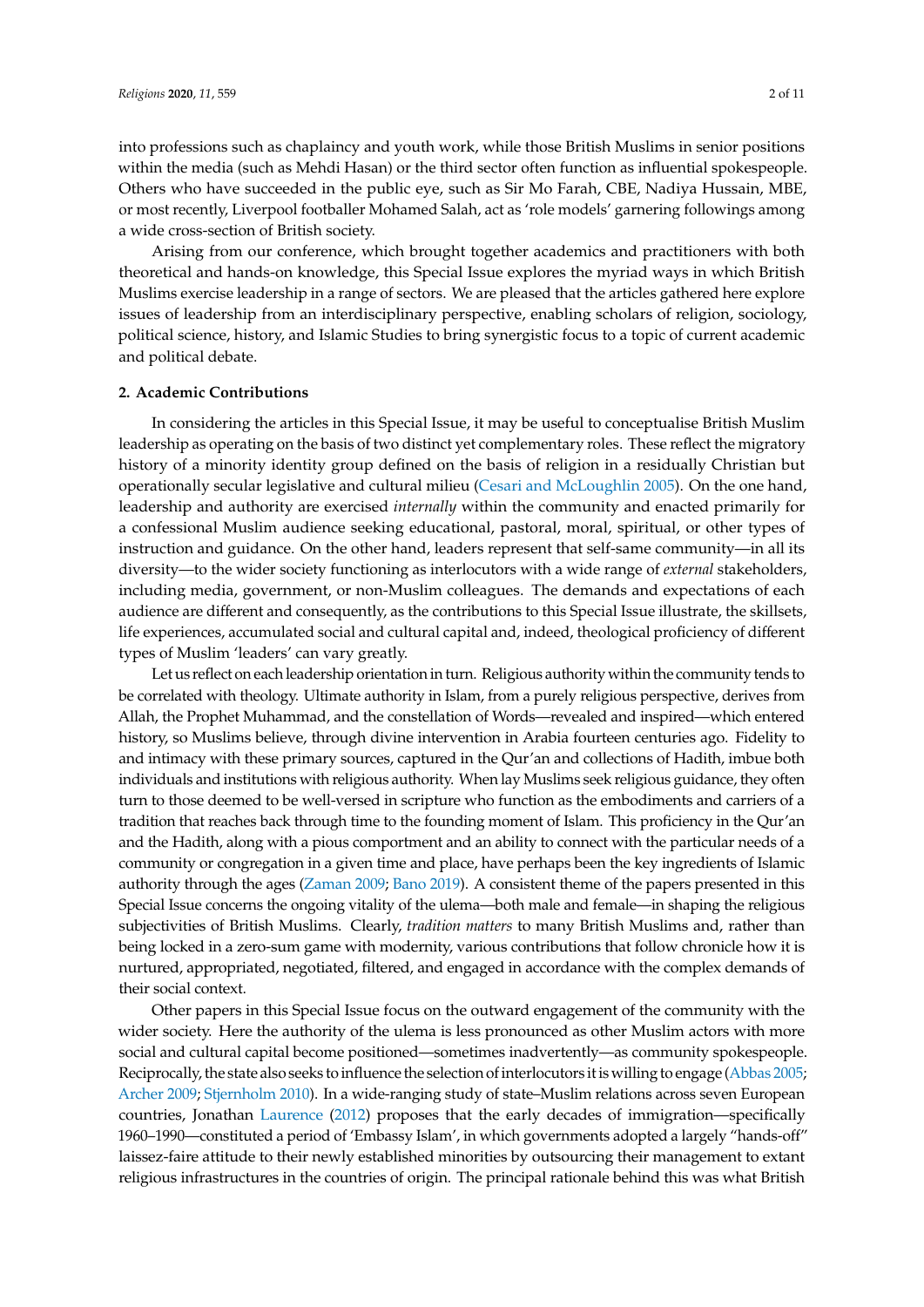sociologist Muhammad Anwar (1979) has termed *The Myth of Return*; the idea that the Muslim presence in Europe was essentially functional and transient, motivated by economic gain, for which a set of temporary policy measures would suffice. The advent of a diaspora-born generation of Muslims, persistent issues around 'integration', the proliferation of rival networks of 'Political Islam' competing with 'Embassy Islam', and sporadic acts of terrorism committed on European soil collectively persuaded governments from 1990–2010, argues Laurence, to take a more "hands-on" policy approach to their Muslim minorities. In the UK, the Rushdie Affair functioned as a well-documented landmark event which catalysed a shift in community self-conceptualisation from a disparate assortment of ethnic groups to a common Muslim identity [\(Munnik](#page-10-4) [2019\)](#page-10-4). Organisations such as the Muslim Council of Britain (MCB) emerged, which, unlike the ulema who speak for 'Islam' as such, instead took on the mantle of advocacy for various 'Muslim community' concerns.

The extent to which the MCB has subsequently been studied and written about in various academic and Muslim community publications is probably reflective of its stature as the most enduring and influential of Britain's Muslim representative organisations [\(Radcliffe](#page-10-5) [2004;](#page-10-5) [Birt](#page-9-11) [2005;](#page-9-11) [McLoughlin](#page-10-6) [2005;](#page-10-6) Pędziwiatr [2007;](#page-10-7) [Birt](#page-9-12) [2008a;](#page-9-12) [Elshayyal](#page-9-13) [2018\)](#page-9-13). This is despite the vicissitudes of its political fortunes as played out in its relations with successive UK governments and the growth of alternative organisations disillusioned with its representative claim-making [\(Archer](#page-9-9) [2009;](#page-9-9) Stjernholm 2010; [Jones](#page-9-14) [2013\)](#page-9-14). Nevertheless, there is no doubt its work has been integral to the development of a corporate Muslim identity in Britain. For this reason, we are delighted that this Special Issue contributes to an important ongoing conversation by including a unique 'insider's perspective' on the formation and evolution of the MCB over its more than twenty years of operation.

Formal engagement with the government, however, is not the only—or even the most important—form of representation. In an oft-cited article, [Jones et al.](#page-9-15) [\(2015\)](#page-9-15) propose a typology of four leadership modes consisting of delegation, authority, expertise, and standing. While the MCB typifies the *delegation* mode of leadership, figures such as the late Dr Zaki Badawi or Shaykh Ibrahim Mogra provide examples of Islamic scholars who, based on their explicitly religious *authority*, have engaged consistently with mainstream community structures, including the media, to represent Islam. Other organisations, such as the controversial counterterrorism think tank Quilliam Foundation, have also staked a claim to authority based on the ostensible *expertise* conferred by the personal life experiences of the founders. Vince and Munnik's contributions to this Special Issue, however, demonstrate the ongoing importance of *standing* as a model of leadership through which British Muslims already in the public eye sometimes speak on behalf of the religion.

It may be useful to distinguish here between 'fundamental' and 'incidental' conceptions of religious authority. Figures such as the aforementioned Dr Zaki Badawi or Shaykh Ibrahim Mogra achieved public prominence precisely because their credentials as Islamic scholars qualified them to speak about issues concerning the faith. By contrast, personalities such as the boxer Amir Khan or the baker Nadiyah Hussain were catapulted to fame through high-performance achievements in their respective competitive spheres. Nevertheless, their popularity may sometimes be leveraged to make statements about their faith in ways that resonate with a wider audience beyond their co-religionists. Amir Khan's decision to enter the ring draped in a Union Jack flag following the 7/7 terrorist attacks, for example, showcased him as a 'role model' for integration [\(Jones et al.](#page-9-15) [2015,](#page-9-15) p. 218); while the BBC's choice of Nadiya Hussain to front a two-part television series reporting on the Hajj pilgrimage to Mecca was only made possible by her prior success at The Great British Bake Off [\(BBC](#page-9-16) [2017\)](#page-9-16).<sup>1</sup> For Munnik, such modes of leadership deriving from public 'standing' fit hand in glove with the decentralised nature of Sunni Islam and can act as powerful counterweights to rebalance negative representations of Muslims in the mainstream media. Away from the glare of the celebrity spotlight, Vince also highlights

 $1$  Despite considerable publicity, the series however does not seem to have come to fruition.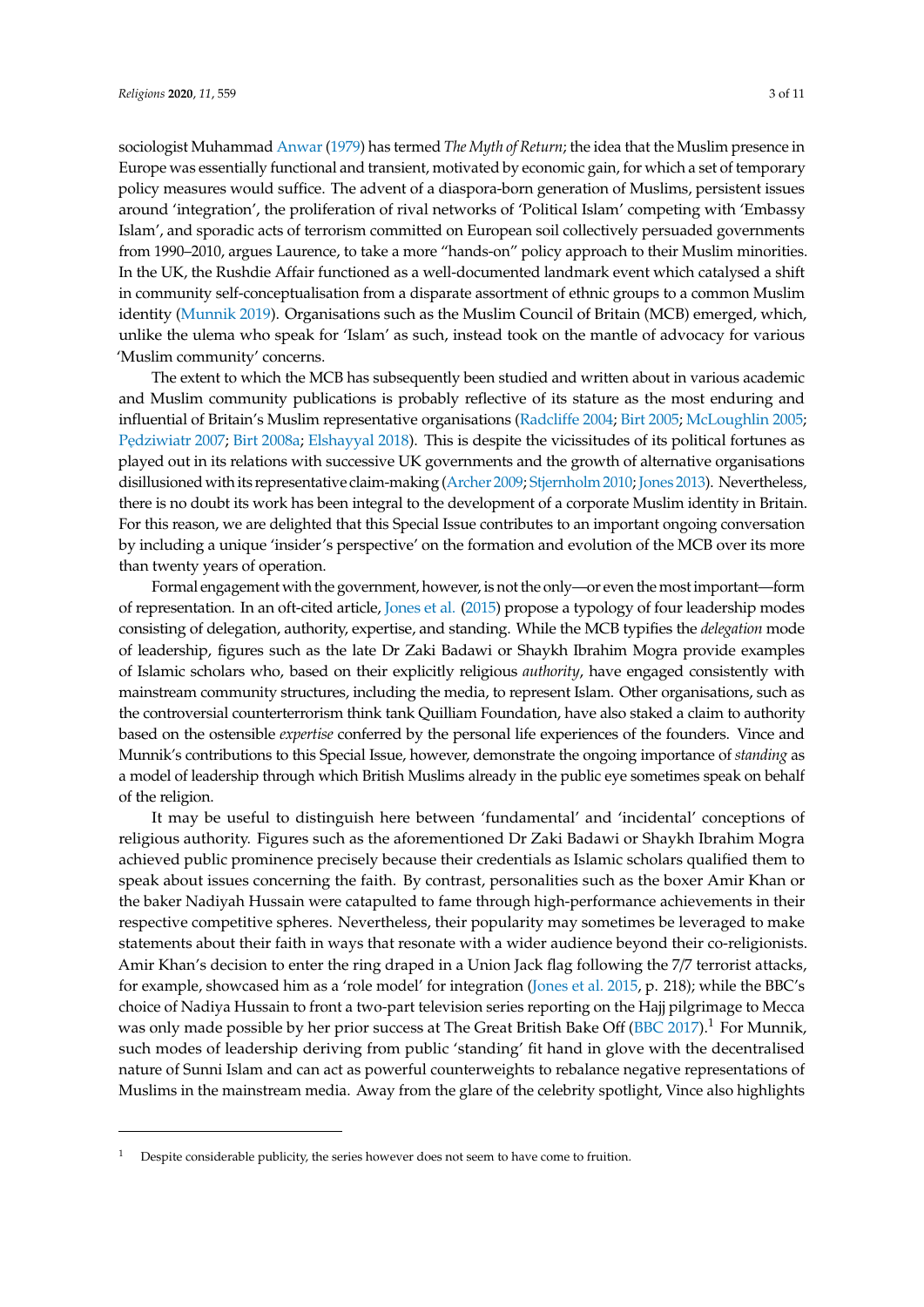the important yet often overlooked leadership exemplified by ordinary Muslims acting as 'role models' in the micro-contexts of everyday work and life.

The collection of articles presented in this Special Issue brings another point to the fore as revealed by a cursory glance at their titles. Two contain the word "loci"; three the word "mosque"; one references a specific city; three refer to "Islamic seminaries"; and two to "universities". Clearly, *place matters* in the construction and enaction of British Muslim leadership. To put this differently, the social locations in which authority is incubated, exercised, and transmitted are of significance. Mosques and seminaries, for centuries, have functioned as sites of authority inhabited by imams (despite, as El-Yousfi shows, the mitigating impact of management committees) and ulema, custodians of a cherished theological tradition handed down over generations. Yet their influence has been significantly disrupted most recently through the pervasive impact of a global digital revolution. As Amin's article in particular shows, 'Sheikh Google' offers a quick and easy alternative to the local imam and the technological savviness of contemporary ulema—in tandem with more historical constituents of authority—shapes a new-found ability to access potentially gargantuan virtual congregations. Gender plays a key role here too: Nyhagen's article demonstrates how the physical space of the mosque can enable or constrain women's participation in its religious life while several others—Birt, Cheruvallil-Contractor, Liberatore, Scott-Baumann and Vince—allude to the emergence, in different ways, of 'third spaces' in which female religious agency and leadership have found creative avenues of expression in contemporary Britain.

The training of Muslim scholars, and the different roles that seminaries and universities can play in their intellectual formation, is another key theme of this Special Issue addressed by several authors, namely Liberatore, Scott-Baumann et al., Shah, and Sidat. It also surfaced prominently in the various 'Practitioner Perspectives' that are discussed later in this Introduction. In particular, we are pleased that the Special Issue provided a fitting platform to present the first findings of a new research project—the Universities and Muslim Seminaries Project (UMSEP)—in which Professor Alison Scott-Bauman, along with a team of academics and Islamic scholars, highlights emergent models of Muslim community leadership through exploring issues of collaboration and accreditation in the Darul Uloom (seminary) and university sectors.

This proliferation of sites at which religious subjectivities are cultivated is an important symbol of the appropriation and inhabitation of space fundamental to diaspora communities seeking to establish permanent roots in a new homeland. What [Laurence](#page-10-3) [\(2012,](#page-10-3) p. 30) terms the "residual paternalism" of Islamic organisations in Muslim-majority contexts toward their diaspora counterparts is perhaps best exemplified in this Special Issue by Timol's chronicling of the local, regional, national, and international structures of authority of the global Islamic movement Tablighi Jama'at, which have facilitated a degree of successful intergenerational transmission in Britain. By contrast, Ahmed and Ali's depiction of the Fultoli movement in Britain paints a picture of steady decline as its transplantation across continents largely fails to bear fruit among a British-born generation. The implications for religious authority are considerable. The individual charisma of Fultolir Sahib, bolstered by his spiritual lineage and a prophetic mandate to teach as relayed in a dream, sparked a distinct religious awakening among twentieth-century Sylheti Muslims. Yet these emblems of authority by themselves, the authors argue, were insufficient for his movement to take root and flourish in the UK. Echoes of Weber can be discerned here: should the charismatic authority of the founder fail to be embedded in institutional constructs, it is unlikely the movement will outlive him. The dynamics of immigration complicate this model but, nevertheless, juxtaposing the Fultoli tradition with the Tablighi Jama'at—two twentieth-century movements of Islamic revival originating in South Asia—yields useful analytical insights into how religious authority 'travels' [\(Mandaville](#page-10-8) [2001\)](#page-10-8).

The establishment of Muslim leadership structures in Britain takes place amid older, more historic religious traditions. This raises a question about the extent to which the British Muslim experience should be viewed through the prism of other religious communities. Shah's article detects "the ubiquitous inclination in the academic literature to draw Christian parallels" for Muslim religious life, as exemplified, for example, in the substitution of the word 'seminary' for Darul Uloom: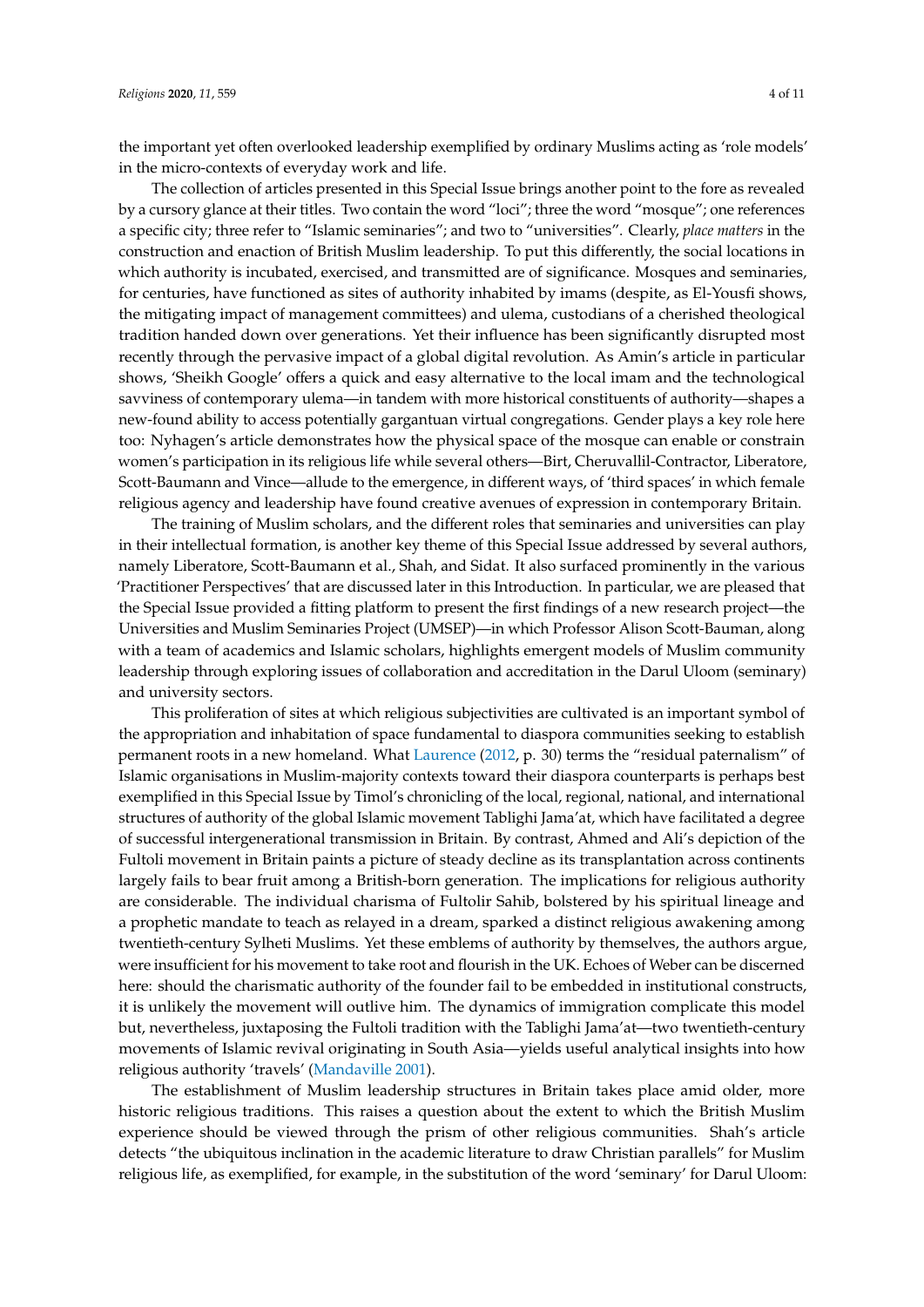"This term too is borrowed from a Christian lexicon, emblematic of the perpetual urge to force Western Christian terms on to Islamic cognates that is so prevalent in this field." On the other hand, Timol explicitly draws upon a model of ecclesiastical hierarchy—the "episcopal polity" of British Christianity—to illustrate the organisational structure of the Tablighi Jama'at. Bringing such divergent perspectives together within this Special Issue highlights the heterogenous ways in which issues of leadership, authority, and representation in British Muslim communities may be approached. Clearly, as a member of the Abrahamic family of faiths, Muslims share much in common—historically and theologically—with the 'People of the Book.' Scholars such as [Laurence](#page-10-3) [\(2012\)](#page-10-3) and [Jenkins](#page-9-17) [\(2007\)](#page-9-17) further find grounds for optimism in examining the historical precedence of other religious minority groups—Jews, Catholics, Protestants—whose paths to enfranchisement and incorporation in various European contexts Muslims can usefully draw upon. Equally though, Spickard's speculative recasting of the theoretical underpinnings of the sociology of religion makes the case for taking seriously indigenous epistemologies which, among other things, help displace the universal presumptions of a historically contingent Eurocentric mode of analysis infused with a Protestant ethos [\(Spickard](#page-10-9) [2017\)](#page-10-9). As Britain's Muslim communities continue to mature and—as many of the contributions to this Special Issue already demonstrate—confidently take ownership of their own narratives, an organic conceptual apparatus may crystallise that speaks to the authentic core of their experience in ways that segue naturally with the nation's religious heritage [\(Birt et al.](#page-9-18) [2011\)](#page-9-18).

#### **3. Practitioner Perspectives**

In keeping with the ethos of the conference and our wish to incorporate practitioner perspectives into this Special Issue, we proactively sought contributions that reflect the context and experiences of those charged with the practical delivery of Muslim religious leadership education and co-ordination. With the exception of the paper prepared by those associated with the Muslim Council of Britain who chose to write a full-length academic piece, we offered practitioners the opportunity to draft shorter papers of around one thousand words, describing the origins and activities of institutions with which they were associated (in various capacities and at different times), the challenges faced and overcome, and the overall vision for the future. The following paragraphs reflect a systematic analysis by the editors of six such contributions. Having drafted the following paragraphs, we shared them with our contributors, giving them the opportunity to correct any errors of fact or interpretation. Our contributors include, in alphabetical order: Qari Asim (Mosques and Imams National Advisory Board—MINAB, established in 2006); Sheikh Shams Ad Duha (Ebrahim College, established in 2003); Dr Musharraf Hussain (Karimia Institute, established in 1990); Dr Mohammad Mesbahi (The Islamic College, established in 1998); Mufti Dr Abdur Rahman Mangera (Whitethread Institute, established in 2017); and, Muhammad Tajri (Al-Mahdi Institute, established in 1993).

Despite their different histories and priorities, the origins, trajectories, challenges, and priorities of these institutions directly reflect the changing needs and dynamics of British Muslim communities more broadly. They mirror the emergent needs of new generations and the experiences of founding leaders, many of whom have acquired postgraduate degrees from British universities. Common to each there is a clear but gradual shift away from a reliance on overseas institutions for 'endorsement' or teaching staff, alongside the emergence of highly capable and qualified leaders born and educated in Britain. Together, these institutions are 'indigenising' Islamic education for its British context, seeking to find models of education that are true to their origins while being 'fit for purpose' for the future.

Many of those associated with these Institutes have critically evaluated the delivery of Islamic Studies programmes in universities. They have sought to develop their institutions in ways that reflect 'best practice' in the higher education sector while being cautious of replicating aspects of teaching and learning that may not be helpful to their interests. For example, there is a recognition of the value of inter-disciplinary study, research-led teaching, the need to provide flexible programmes for part-time and distance learners, and the benefits arising from research seminars with invited external speakers. Some have responded to the emphasis that many Higher Education Institutions (HEIs) now place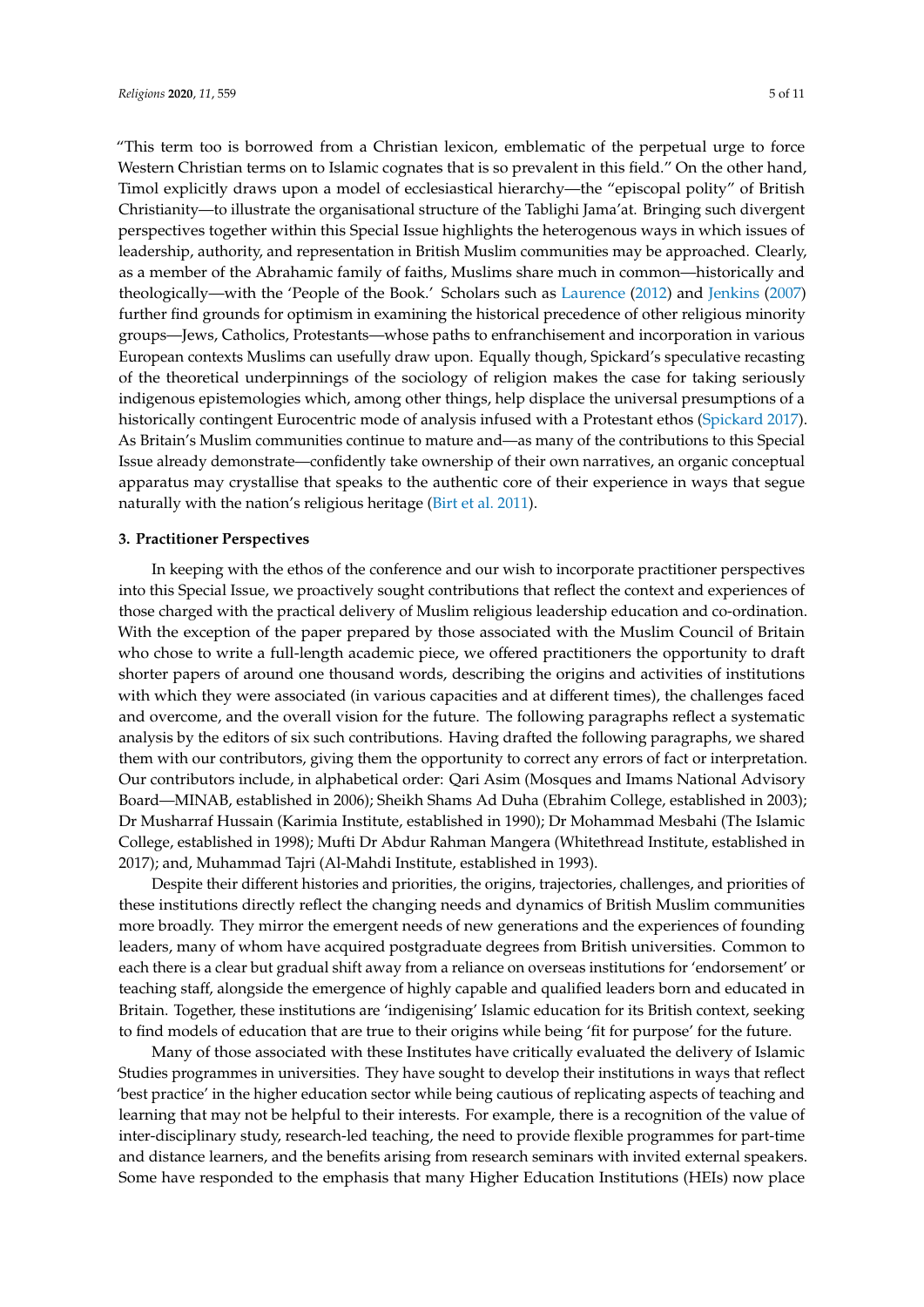upon 'employability skills', and have therefore created volunteering, placement, and work experience opportunities within the curriculum. In some cases, degree programmes in Islamic institutions have been validated by local universities, suggesting recognition of the value of transparent processes and standards for admission, assessment, and regulation.

However, programmes of Islamic Studies in many British universities were seen by those from some Institutes as too heavily orientated towards historical, linguistic, and textual approaches, at the expense of attention to Islamic spirituality, personal self-development, contemporary issues, and an appreciation of Islam in its British, inter-religious context. The same sort of criticisms were also voiced in relation to some traditional Islamic Studies programmes within the seminary sector. While appreciating and recognising their invaluable contributions, especially at a particular time of energetic British Muslim community institution-building in the 1970s and 1980s, many of those who contributed to our conference were seeking to create institutions that could build on these foundations in new ways to reflect emergent needs. They were concerned that insufficient contextualisation of Islamic education and leadership training (regardless of sector) can lead to a "disconnect with the changing paradigms of a constantly changing world" (Mangera). Crucially, many of those who have been most directly involved in efforts to develop new institutions have managed to bridge the gap between the confessional and non-confessional study of Islam as graduates of both the traditional seminary and HEI sectors. This makes them pioneering figures who have much to contribute to ongoing developments that seek to close the gap between these sectors [\(Geaves](#page-9-19) [2013;](#page-9-19) [Scott-Baumann and Cheruvallil-Contractor](#page-10-10) [2015\)](#page-10-10).<sup>2</sup> What this seems to amount to in some cases is a gradual blurring of the distinction between academia and the traditional seminary sector, with "the deep-seated regard for the traditional Islamic sciences ... embedded in a culture of academic critical thinking" (Tajri).

Another indicator of important generational and pedagogical shifts includes the priority that many institutes now place upon the Arabic language. For several decades, Islamic seminaries with origins in South Asia paid particular attention to the advanced acquisition of the Urdu language. This was a natural and inevitable consequence of their history and the background of their founding leaders. However, with the passage of time, it has become clear that proficiency in the language of the Qur'an and the Hadith is now more likely to provide the basis for claims of "scholarship and credibility" (Ad Duha). Similarly, there is a recognition in many institutes that alongside the development of employability skills, the basic literacy of students in written English is a concern. Students enrolling on the training and educational programmes offered by various non-residential Islamic institutions also inevitably bring the daily socio-economic challenges of British Muslim communities with them. This can result in cohorts of students with considerable personal, family, and health problems, making the "contextualisation of the Muslim seminary more a pastoral challenge than an academic one" (Ad Duha).

But in parallel with this, there is sufficient growth and maturity in the Islamic education and training sector for the development of highly specialised, advanced, 'postgraduate-level' study (Mesbahi, Tajri, Mangera). Those who have undertaken their studies in the traditional Darul Uloom sector have, until recently, had few options in terms of developing their knowledge to a higher level *within* the UK. In relation to the private Islamic education sector, the creation of the Whitethread Institute is a particularly notable development, enabling both male and female *'alims* and *'alimas* of the highest capabilities to undertake programmes in very advanced Islamic jurisprudence, Qur'anic exegesis, and Islamic Theology. A particular speciality of the Institute is the *Ifta* course, where deep engagement with advanced juridical texts is allied with close mentoring. The rigours of the course are such that only the most capable students complete it, but the outcome is the production of scholars who can specialise in various aspects of Islamic law at the most advanced level. Such is the sensitivity of issuing *fatawa* (non-binding religious edicts) that even those who complete the course are required

<sup>2</sup> Cheruvallil-Contractor, Sariya, 2012–2013, 'Collaborative partnerships between universities and Muslim institutions: dismantling the roadblocks', UKRI-ESRC research project, University of Derby.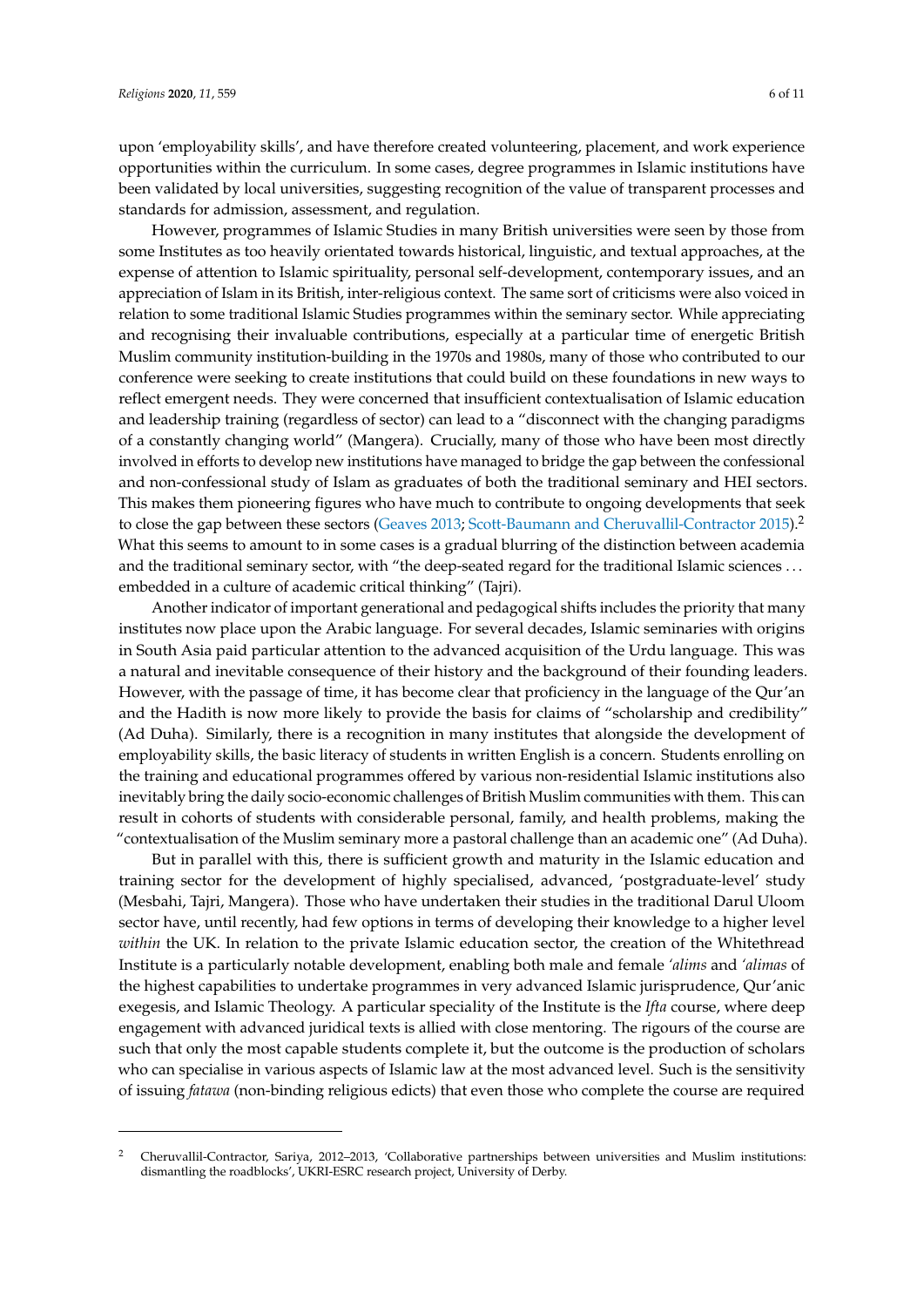"to work in various capacities in the field, providing legal responses for another three years before they would be accredited as muftis" (Mangera). The emergence of such a specialist institute is indicative of a likely future trend in relation to Muslim religious leadership in Britain, in terms of the expansion of the 'advanced' traditional Islamic sciences sector.

Alongside the development of 'specialisation', there is also a growing emphasis on 'professionalisation' of private Muslim higher education. The well-established Karimia Institute has a long-standing reputation for its programmes but has recognised the need for graduates to be 'work-ready' as imams, chaplains, youth workers, and so on. This reflects both the expansion in the kind of roles that Darul Uloom graduates might occupy, but also the parallel development of functions that mosque-based imams are expected to fulfil, and the range of external agencies they are likely to have to engage with (e.g., National Health Service, local politicians, police, local religious leaders, interfaith bodies, and so on). "Forty to fifty years ago, when many of the mosques and Muslim institutions started, Muslim communities were smaller and perhaps more insular; the mosque leadership was confined to preaching inside the four walls of the mosque buildings. In present times, sophisticated demands are being made on mosques to represent and lead communities, through an efficient, inclusive, innovative, and sustainable provision of services" (Asim). In view of this, the proposed new Diploma in Imam Training at the Karimia Institute aims to equip Islamic leaders with some key 'competencies', including self-reflective personal development and spirituality; teaching and pedagogy; youth and community work; leadership and management training; mosque governance and management committees; and an ability to undertake effective *da'wa* (lit: invitation) using social and other media. Underpinning all these is an emphasis on contextualisation of the Islamic tradition, continuous professional development, and the need for the development of a clear 'career-path' for those working in a vocational capacity. In this way, the kind of career-structure and remuneration arrangements of the Christian churches has provided a useful 'model' from which indigenous ones may develop.

A very striking theme to emerge in many contributions was the importance of facilitating the education of Muslim women on a par with their male counterparts. Clearly, this has involved attention to issues of cultural sensitivity and avoidance of free-mixing between the genders, but the important role that women have as educators in the community was consistently acknowledged. Indeed, in some of the institutes, women form the majority of the student body and regularly outperform their male colleagues (Ad Duha). Compared to their brothers, women were sometimes (but not always) found to have more time, opportunity, and inclination to undertake advanced Islamic Studies. But this spirit of inclusivity was also evident in other ways. Several contributors stressed the 'non-sectarian' nature of their institutes (Mesbahi), and the need to engage in both intra- and inter-religious dialogue. In some institutes, there was a clear sense of transcending particular denominational identities and moving toward a broad Muslim one facilitated perhaps through regular contact with Muslim 'others'—especially in cities of 'hyper-diversity', such as London, where Muslims of varied origins mingle closely. Such a culture of inclusivity also manifests in some institutions through questioning and discussion via seminars, conferences, and workshops that host external speakers from a range of academic and denominational backgrounds (Tajri). Far from being internally focused, students are encouraged to consider the ways in which 'traditionally' received Islamic knowledge can be seen through outward-facing contemporary lenses.

#### **4. Conclusions**

Several common themes of 'contextualisation', 'indigenisation', 'engagement', 'inclusivity', and 'professionalisation' emerge from the various practitioner contributions submitted to this Special Issue. These indicate the successful transmission of models of Islamic educational training and leadership into Britain, and their organic if gradual development to cater to the demands of changing circumstances and new generations. While the institutions and their founders value their relationships with older, more 'traditional' organisations, established in the UK or operating overseas—sometimes their alma maters—it is clear that they seek to draw upon this heritage to address the challenges and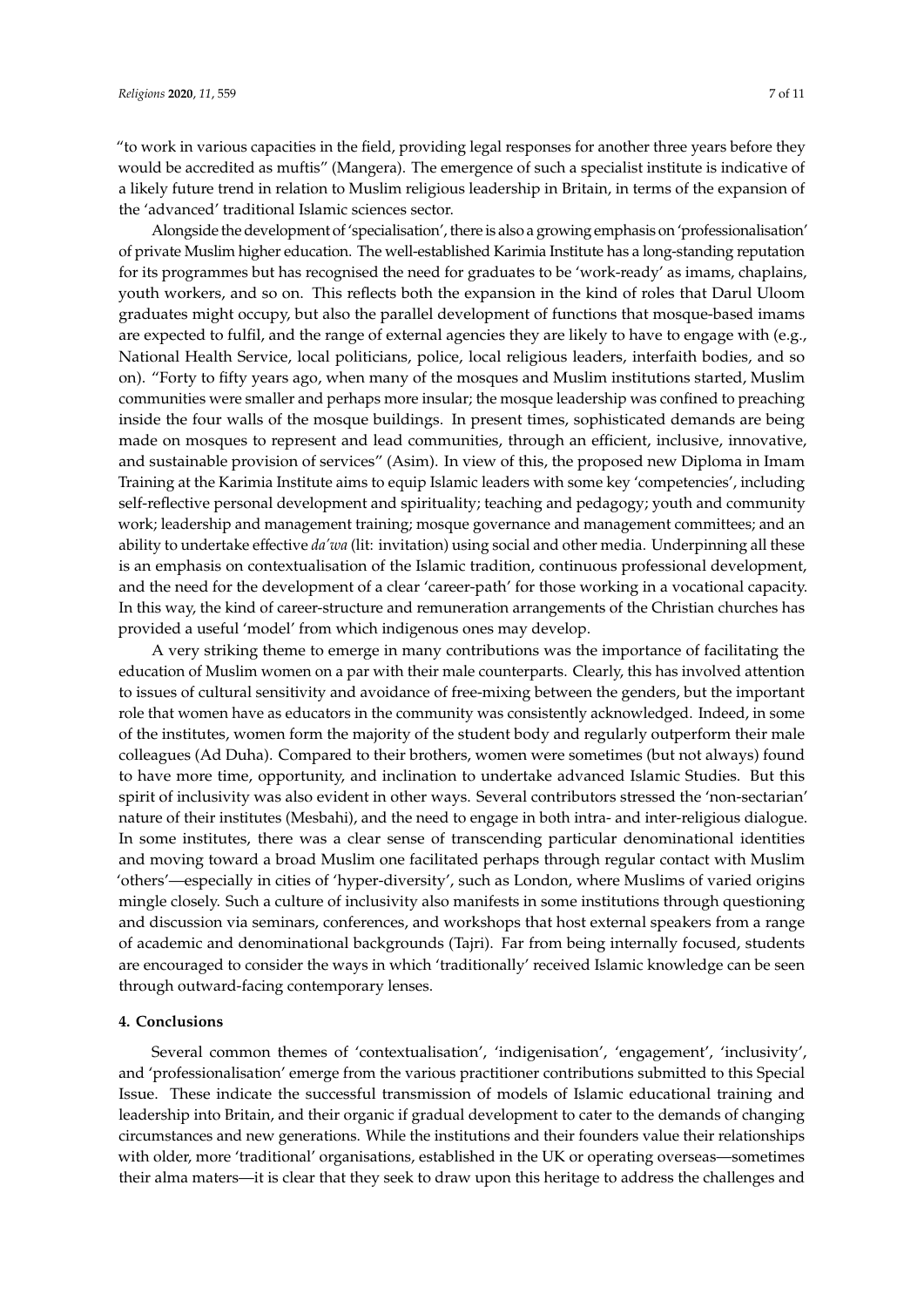needs of their own context and lived reality. Deciding 'what counts' as a Darul Uloom or 'traditional' Islamic curriculum is therefore no longer clear; some institutions appear to be walking a tightrope in terms of their underlying purpose, whether this is flexible, locally-delivered Islamic education, the preservation and protection of the Islamic tradition in contemporary Britain, or the training of Muslim faith leaders. Clearly, the cultivation of both a 'Republic of Letters' and a 'Republic of Piety', to use Moosa's terms [\(Moosa](#page-10-11) [2015\)](#page-10-11), is important for many of our contributors. There is also a sense, however, of a multitude of disconnected institutions and initiatives, which, despite their overlapping interests, work largely independently of each other. The remit of MINAB and the newly-created BBSI (British Board of Scholars and Imams), alongside organisations such as Faith Associates, for example, is unclear—at least from the outside. There are missed opportunities for the sharing of best practice and experience, more joined-up thinking, and avoidance of pitfalls in a sector that is vulnerable to changing markets, politicisation, and, quite often, negative media scrutiny.

These are perhaps unavoidable factors in the gradual maturation of British Muslim leadership, tied into its essentially privatised role following a range of post-war immigration flows. The UK is unusual among secular democracies for maintaining an established church that continues to have a formal role in UK legislature, and its most senior cleric, the Archbishop of Canterbury, frequently presides over state functions. The Chief Rabbi of the United Hebrew Congregations of the Commonwealth is similarly a formally recognised office providing leadership for British Jews. No such equivalent exists for British Muslims. While there is some evidence that the prominent Victorian Muslim convert Abdullah Quilliam received a (perhaps de facto more than de jure) title of the 'Sheikh-ul-Islam of the British Isles' from the Ottoman caliph Sultan Abdul Hamid II in 1894, this—as [Birt](#page-9-20) [\(2008b\)](#page-9-20) argues—was a pre-eminently symbolic appointment lacking ratification from the Queen. In 2011, Maulana Shahid Raza, then Chairman of MINAB, suggested there is "strong support from diverse parts of the Muslim community for a Grand Mufti for the UK", further alluding to an "independent appointments committee of leading Al-Azhar scholars" which had allegedly appointed an incumbent to the office [\(Raza](#page-10-12) [2011\)](#page-10-12); a claim which "irritated and confused" other British Muslims [\(Binyon](#page-9-21) [2011\)](#page-9-21). Both instances indicate the tendency of British Muslim leadership to lean upon overseas centres of religious authority in validating their own credentials. While pioneering migrant ulema from Britain's South Asian communities—such as the late Shaykh Yusuf Motala or Shaykh Muhammad Imdad Hussain Pirzada Sahib, each of whom founded UK institutions that have produced generations of Islamic scholars—are highly revered *within* their communities, they are largely unknown outside of them.<sup>3</sup> By contrast, the cultural versatility of converts such as Quilliam—or, more recently, Shaykh Abdal Hakim Murad—provides important 'bridging capital', which allows the development of more prominent public profiles. In any case, the question of whether a single Islamic figure could occupy a formally instituted position within the British establishment, mirroring the roles of the Archbishop of Canterbury and Chief Rabbi, and walk the tightrope of publicly representing Britain's diverse Muslim communities without losing grassroots credibility, remains an open one.

Universities may have little role to play in addressing these issues, but our conference in 2019 was an historic occasion for bringing together key stakeholders in the same place on the same day. The relative 'neutrality' of a university environment provided a context where practitioners from very different kinds of institutions could meet and talk together, sometimes for the first time. Unlike politically sensitive government initiatives to address issues around Muslim faith leader training [\(Mukadam and](#page-10-13) [Scott-Baumann](#page-10-13) [2010\)](#page-10-13), our conference was able to draw upon many years of relationship-building across a very wide range of Muslim institutions and long-standing personal connections. It was a privilege to host such an occasion in Cardiff University, and the production of this Special Issue offers an academic landmark for documenting the clear leadership and educational progress of British Muslim communities.

<sup>3</sup> For more on Shaykh Yusuf Motala, see [Mangera](#page-10-14) [\(2020,](#page-10-14) pp. 190–92); and Shaykh Muhammad Imdad Hussain Pirzada, see [MuslimView](#page-10-15) [\(2015\)](#page-10-15) or [Schleifer](#page-10-16) [\(2020,](#page-10-16) p. 124).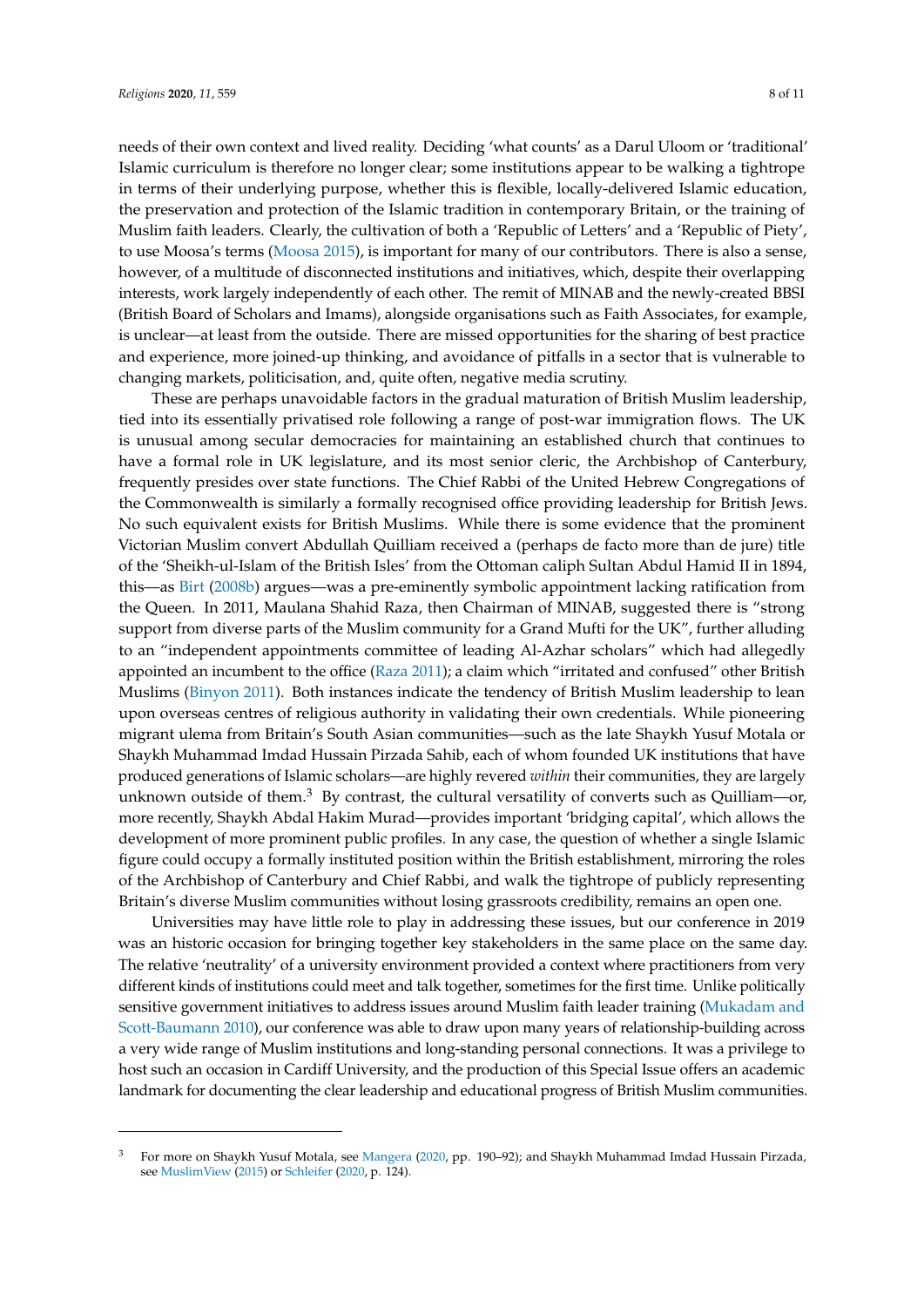The papers in this Special Issue should therefore be read alongside the recordings made at the conference itself. These can be found on the Islam-UK Centre YouTube channel and feature presentations from a range of key academics and community activists—such as Dr Usama al-Azami, Professor Gary Bunt, Dr Myriam François-Cerrah, Dr Atif Imtiaz, Dr Shuruq Naguib, Rehanah Sadiq, Professor Ataullah Siddiqui and Shaukat Warraich—who were not able to contribute to the Special Issue. $^4$  It was also a pleasure to host a contingent of young Darul Uloom students, many of whom travelled hundreds of miles to attend an academic conference for the first time.

The unfolding of the Covid-19 pandemic in early 2020 coincided with the final stages of this Special Issue's preparation, and the debates it sparked in Muslim communities across the UK, particularly on the question of voluntary mosque closures, brought into sharp relief many of the issues of leadership, authority, and representation addressed herein [\(Timol](#page-10-17) [2020\)](#page-10-17). Sadly, one of the earliest fatalities of the coronavirus was a vivacious character of British Islam, Fuad Nahdi (1957–2020), whose larger-than-life personality and myriad contributions to British Muslim community life—including his spearheading of Q-News, "the most consequential UK Muslim publication of its day"—are captured in Yahya Birt's obituary. Figures such as Nahdi represent both the 'inward' and 'outward' orientations of British Muslim leadership suggested earlier in this Introduction. Intimately concerned with Muslim community issues, well-connected with a plethora of international ulema, and particularly committed to nurturing and mentoring a younger generation of talented British Muslims, Nahdi was simultaneously exceptionally well-networked in media, policy, and interfaith circles in the British establishment. In a sense, he was a type of 'Chief Playmaker' of British Islam and it is an honour for us to formally document his life achievements and service to the community within the pages of this Special Issue.

The occasion of our conference also provided an opportunity to introduce a new flagship project at the Islam-UK Centre. 'Understanding British Imams' is the first sustained academic study of the UK imamate, with a clear focus on the role of those responsible for leading worship in British mosques on a day-to-day basis.<sup>5</sup> The overwhelming response to an initial online survey, and the willingness of a wide cross-section of imams and other stakeholders to contribute their views through interviews, suggests a strong level of grassroots support for rigorous yet empathic social scientific understanding of key Muslim community issues. We hope that our findings will support Muslim communities at all levels by providing an evidence-based assessment of the strengths and weaknesses of the current arrangements for the employment and work of imams. In generating meticulously gathered empirical data, our work can provide an important reference point for the future development of Muslim educational and training institutions and help imams serve their congregations more effectively. This is no less than Muslim communities deserve:

"Muslims who go to their place of worship regularly in an increasingly secular world go because their faith really matters to them—because their religion, and their community, [are] among the most prominent anchors of their life, supporting and sustaining them through times of trial and joy, crisis and celebration. These people deserve to be well cared for, represented, [and] inspired by those who are entrusted with their care" (Asim).

**Author Contributions:** Conceptualisation, S.G.-R. and R.T.; introduction, S.G.-R. and R.T.; academic contributions, R.T.; practitioner perspectives, S.G.-R.; conclusions, S.G.-R. and R.T. All authors have read and agreed to the published version of the manuscript.

**Funding:** This research received no external funding.

**Acknowledgments:** The Editors would like to thank everyone who has been involved with the production of this Special Issue (and the e-book that is due to follow), particularly the contributing authors and various presenters who helped make the related conference in January 2019 such a success. This includes our postgraduate students and colleagues at the Islam-UK Centre at Cardiff University (many of whom are funded via the Jameel Scholarship Programme) who volunteered at the conference. Particular thanks must go to Mark Bryant (Centre Development

<sup>4</sup> See https://www.youtube.com/playlist?list=[PLr1Tq3qoUBQt9ZJepFCGqi\\_CBdtW6tMlT](https://www.youtube.com/playlist?list=PLr1Tq3qoUBQt9ZJepFCGqi_CBdtW6tMlT) (accessed on 23 August 2020).

<sup>5</sup> See https://www.cardiff.ac.uk/research/explore/find-a-project/view/[understanding-british-imams](https://www.cardiff.ac.uk/research/explore/find-a-project/view/understanding-british-imams) (accessed on 23 August 2020).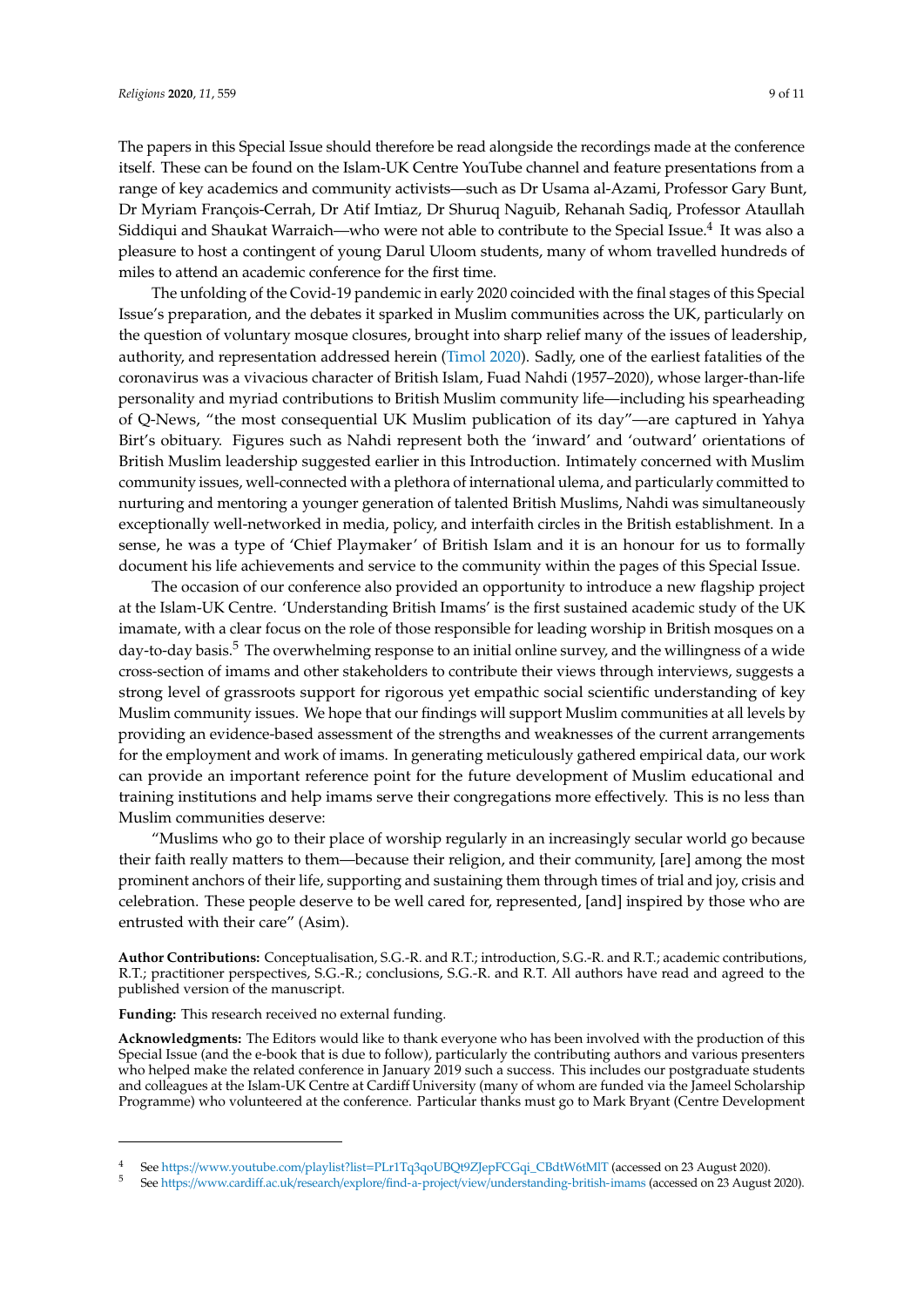Officer) for his audio-visual recording of the event, and subsequent upload of the delivered papers to YouTube. We would also like to thank the peer-reviewers who assisted with the production process, ensuring that the papers published were of high standard. Finally, we acknowledge the efforts of Zach Pang and his team at MDPI who supported the swift and meticulous processing of submissions and subsequent publication.

**Conflicts of Interest:** The authors declare no conflict of interest.

#### **References**

<span id="page-9-8"></span>Abbas, T., ed. 2005. *Muslim Britain: Communities under Pressure*. London: Zed Books.

- <span id="page-9-3"></span>Ali, Muhammad Mansur, and Sophie Gilliat-Ray. 2012. Muslim Chaplains: Working at the interface of 'public' and 'private'. Edited by Waqar I. U. Ahmad and Ziauddin Sardar. In *Muslims in Britain: Making Social and Political Space*. London: Routledge, pp. 84–100.
- <span id="page-9-10"></span>Anwar, Muhammad. 1979. *The Myth of Return: Pakistanis in Britain*. London: Heinemann Educational Books Ltd.
- <span id="page-9-9"></span>Archer, Toby. 2009. Welcome to the Umma: The British State and its Muslim Citizens Since 9/11. *Cooperation and Conflict* 44: 329–47. [\[CrossRef\]](http://dx.doi.org/10.1177/0010836709106219)
- <span id="page-9-7"></span>Bano, Masooda, ed. 2019. *Modern Islamic Authority and Social Change (Volume 1): Evolving Debates in Muslim Majority Countries*. Edinburgh: Edinburgh University Press.
- <span id="page-9-16"></span>BBC. 2017. Nadiya Hussain to Present The Hajj for BBC One. Available online: https://[www.bbc.co.uk](https://www.bbc.co.uk/mediacentre/latestnews/2017/nadiya-hussain-hajj)/mediacentre/ latestnews/2017/[nadiya-hussain-hajj](https://www.bbc.co.uk/mediacentre/latestnews/2017/nadiya-hussain-hajj) (accessed on 23 August 2020).
- <span id="page-9-21"></span>Binyon, Michael. 2011. Dispute Underlines Rivalries among Britain's Muslims. The Times, Friday January 28. Available online: https://www.thetimes.co.uk/article/[dispute-underlines-rivalries-among-britains-muslims-](https://www.thetimes.co.uk/article/dispute-underlines-rivalries-among-britains-muslims-8xccfk6c3v0)[8xccfk6c3v0](https://www.thetimes.co.uk/article/dispute-underlines-rivalries-among-britains-muslims-8xccfk6c3v0) (accessed on 24 August 2020).
- <span id="page-9-11"></span>Birt, Jonathan. 2005. Lobbying and Marching: British Muslims and the State. In *Muslim Britain: Communities Under Pressure*. Edited by Abbas Tahir. London: Zed Books.
- <span id="page-9-12"></span>Birt, Jonathan. 2008a. The Next Ten Years: An Open Letter to the MCB. Available online: https://[yahyabirt1.](https://yahyabirt1.wordpress.com/2008/06/27/the-next-ten-years-an-open-letter-to-the-mcb/) wordpress.com/2008/06/27/[the-next-ten-years-an-open-letter-to-the-mcb](https://yahyabirt1.wordpress.com/2008/06/27/the-next-ten-years-an-open-letter-to-the-mcb/)/ (accessed on 23 August 2020).
- <span id="page-9-20"></span>Birt, Yahya. 2008b. An Enquiry into the Status of the Sheikh-ul-Islam of the British Isles. Available online: https://yahyabirt1.wordpress.com/2008/02/05/[an-enqurity-into-the-status-of-the-sheikh-ul-islam](https://yahyabirt1.wordpress.com/2008/02/05/an-enqurity-into-the-status-of-the-sheikh-ul-islam-of-the-british-isles/)[of-the-british-isles](https://yahyabirt1.wordpress.com/2008/02/05/an-enqurity-into-the-status-of-the-sheikh-ul-islam-of-the-british-isles/)/ (accessed on 24 August 2020).
- <span id="page-9-18"></span>Birt, Yahya, Ataullah Siddiqui, and Dilwar Hussain, eds. 2011. *British Secularism and Religion: Islam, Society and the State*. Markfield: Kube Publishing.
- <span id="page-9-13"></span><span id="page-9-6"></span>Cesari, Jocelyne, and Sean McLoughlin. 2005. *European Muslims and the Secular State*. London: Ashgate Publishing.
- Elshayyal, Khadijah. 2018. *Muslim Identity Politics: Islam, Activism and Equality in Britain*. London: Bloomsbury, I.B. Tauris.
- <span id="page-9-19"></span>Geaves, Ron. 2013. An exploration of the viability of partnership between dar al-ulum and Higher Education institutions in North West England focusing upon pedagogy and relevance. *British Journal of Religious Education*, 64–82. [\[CrossRef\]](http://dx.doi.org/10.1080/01416200)
- <span id="page-9-0"></span>Gilliat-Ray, Sophie. 2006. Educating the 'Ulema: Centres of Islamic Religious Training in Britain. *Islam and Christian-Muslim Relations* 17: 55–76. [\[CrossRef\]](http://dx.doi.org/10.1080/09596410500399367)
- <span id="page-9-1"></span>Gilliat-Ray, Sophie. 2010. Body-works and fieldwork: Research with British Muslim chaplains. *Culture and Religion* 11: 413–32. [\[CrossRef\]](http://dx.doi.org/10.1080/14755610.2010.527615)
- <span id="page-9-2"></span>Gilliat-Ray, Sophie. 2011. 'Being There': The experience of shadowing a British Muslim Hospital Chaplain. *Qualitative Research* 11: 469–86. [\[CrossRef\]](http://dx.doi.org/10.1177/1468794111413223)
- <span id="page-9-5"></span>Gilliat-Ray, Sophie. 2018. From "Closed Worlds" to "Open Doors": (Now) Accessing Deobandi darul uloom in Britain. *Fieldwork in Religion* 13: 127–50. [\[CrossRef\]](http://dx.doi.org/10.1558/firn.35029)
- <span id="page-9-17"></span><span id="page-9-4"></span>Gilliat-Ray, Sophie, Stephen Pattison, and Mansur Ali. 2013. *Understanding Muslim Chaplaincy*. Aldershot: Ashgate. Jenkins, Philip. 2007. *God's Continent: Christianity, Islam and Europe's Religious Crisis*. Oxford: Oxford University Press.

<span id="page-9-14"></span>Jones, Stephen H. 2013. New Labour and the Re-making of British Islam: The Case of the Radical Middle Way and

- the "Reclamation" of the Classical Islamic Tradition. *Religions* 4: 550–66. [\[CrossRef\]](http://dx.doi.org/10.3390/rel4040550)
- <span id="page-9-15"></span>Jones, Stephen H., Therese O'Toole, Daniel Nilsson DeHanas, Tariq Modood, and Nasar Meer. 2015. A 'System of Self-Appointed Leaders'? Examining Modes of Muslim Representation in Governance in Britain. *The British Journal of Politics and International Relations* 17: 207–23. [\[CrossRef\]](http://dx.doi.org/10.1111/1467-856X.12051)